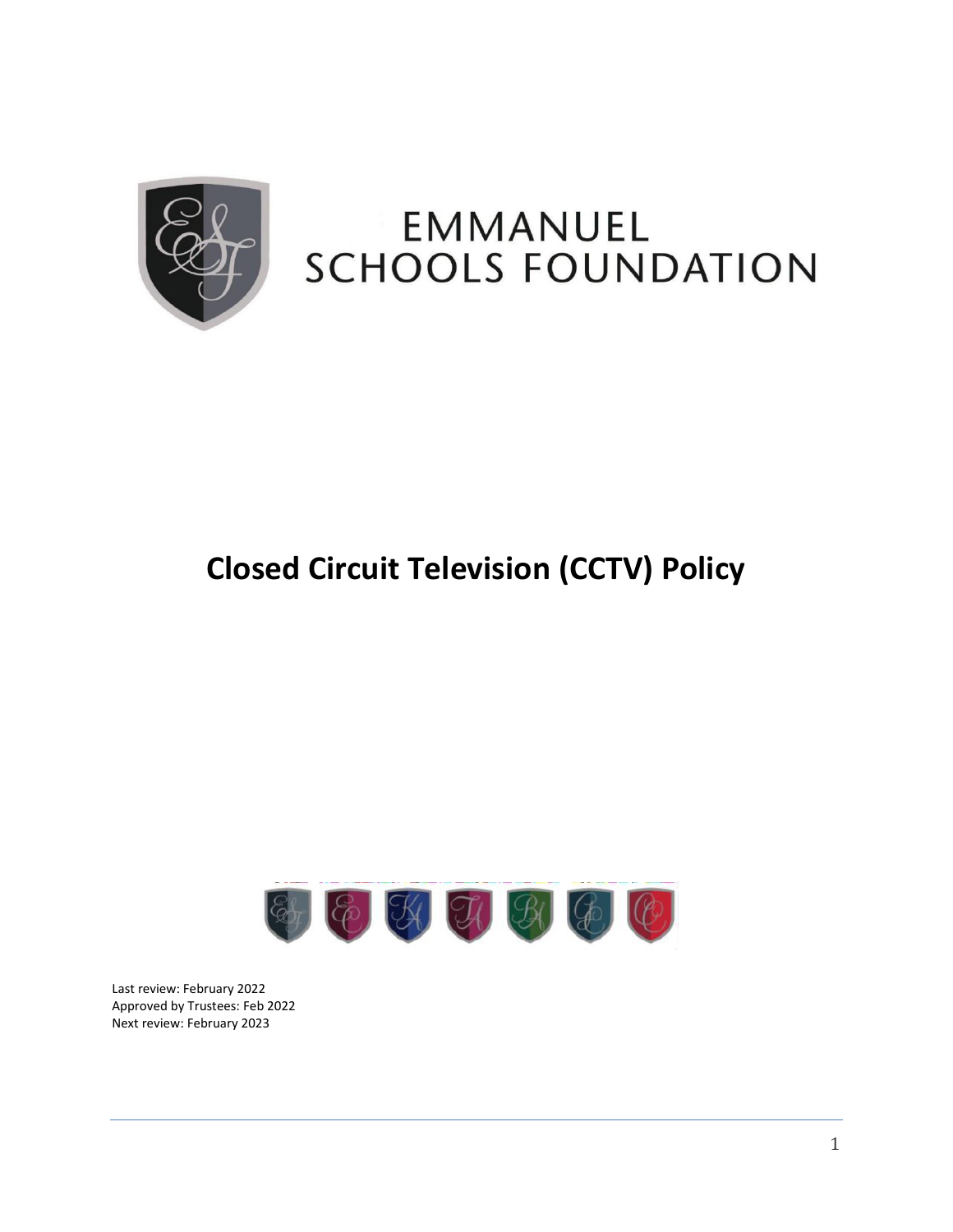# **Table of Contents**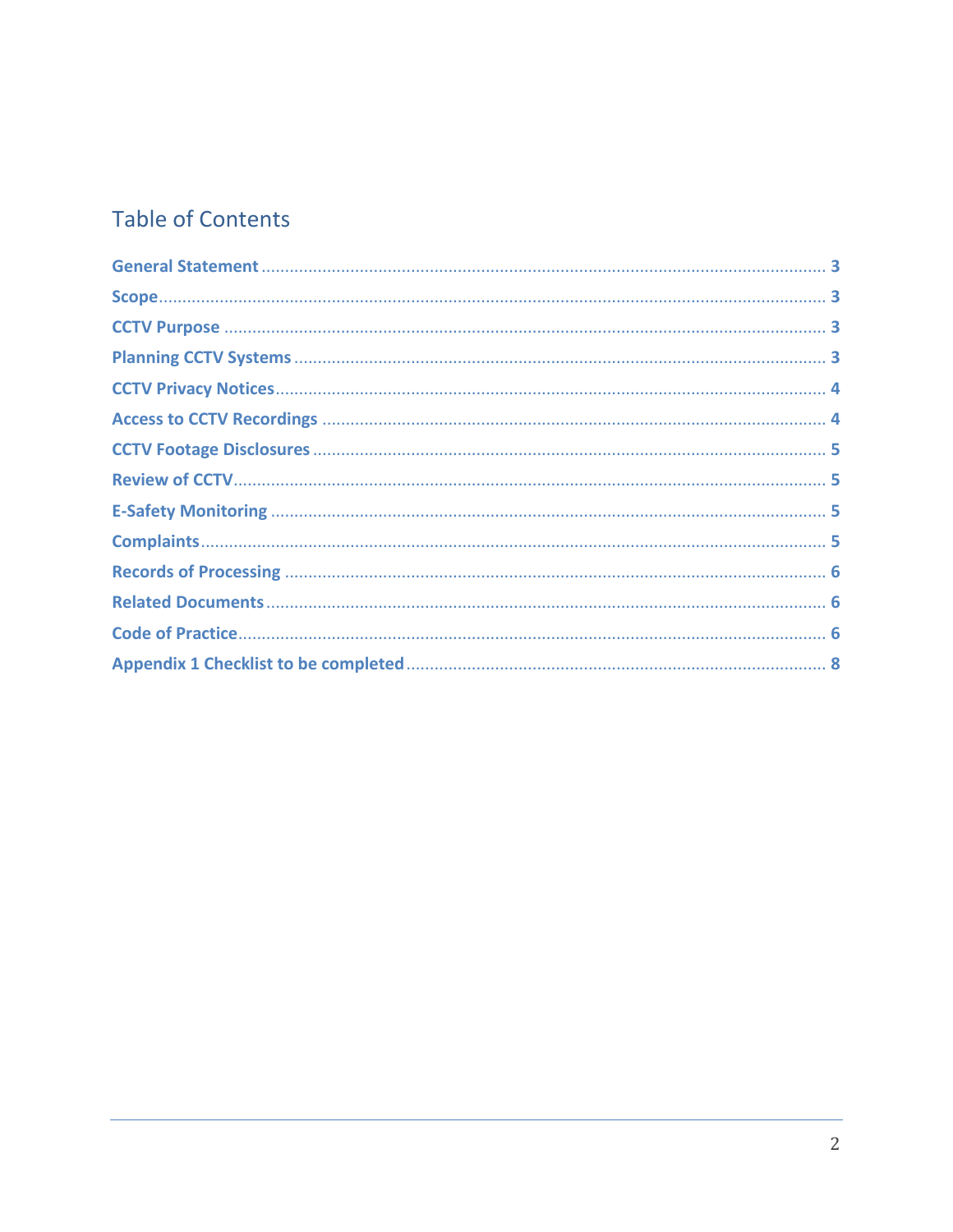## **CCTV POLICY**

#### <span id="page-2-0"></span>**General Statement**

This policy is concerned with the use and governance of surveillance technology, and the processing of Personal Data which has been collected by using surveillance technology. The policy is written in accordance with various Data Protection legislation, which includes, but is not limited to, the General Data Protection Regulation (GDPR) and the Data Protection Act 2018 (DPA), and the Information Commissioner's Office's (ICO) surveillance code of practice.

Queries about this policy should be directed to Emmanuel School Foundation's (Trust") ) Data Protection Officer.

#### <span id="page-2-1"></span>**Scope**

This policy applies to all students, Trust employees, any authorised agents working on behalf of the Trust, including temporary or agency staff, governors, volunteers, and third-party contractors and any other individual visiting a Trust site.

Surveillance is the monitoring of behaviour, activities, or other changing information for the purpose of influencing, managing, directing, or protecting people. The Trust uses surveillance in the context of CCTV and e-monitoring software.

The Trust does not operate covert surveillance technologies and therefore this policy does not cover the use of such technology.

#### <span id="page-2-2"></span>**CCTV Purpose**

The Trust and schools within the Trust may operate CCTV systems for the following purposes: -

- For the safety and security of the school and its students, staff, visitors, volunteers, governors, trustees and any other individual visiting a Trust site;
- To protect the school buildings and assets;
- To assist in reducing the fear of crime and for the protection of private property;
- To assist in the prevention of crime and assist law enforcement agencies in apprehending offenders;
- To assist in the investigation of accidents, incidents and near misses

#### <span id="page-2-3"></span>**Planning CCTV Systems**

Any new implementation of CCTV systems will employ the concept of 'privacy by design' which will ensure that privacy implications to data subjects will be considered before any new system is procured/installed. The prescribed method for this is through the completion of a Data Protection Impact Assessment (DPIA).

The Trust has various statutory responsibilities to protect the privacy rights of data subjects. During any planning phase the Trust and its school will consider:

The purpose of the system and any risks to the privacy of data subjects.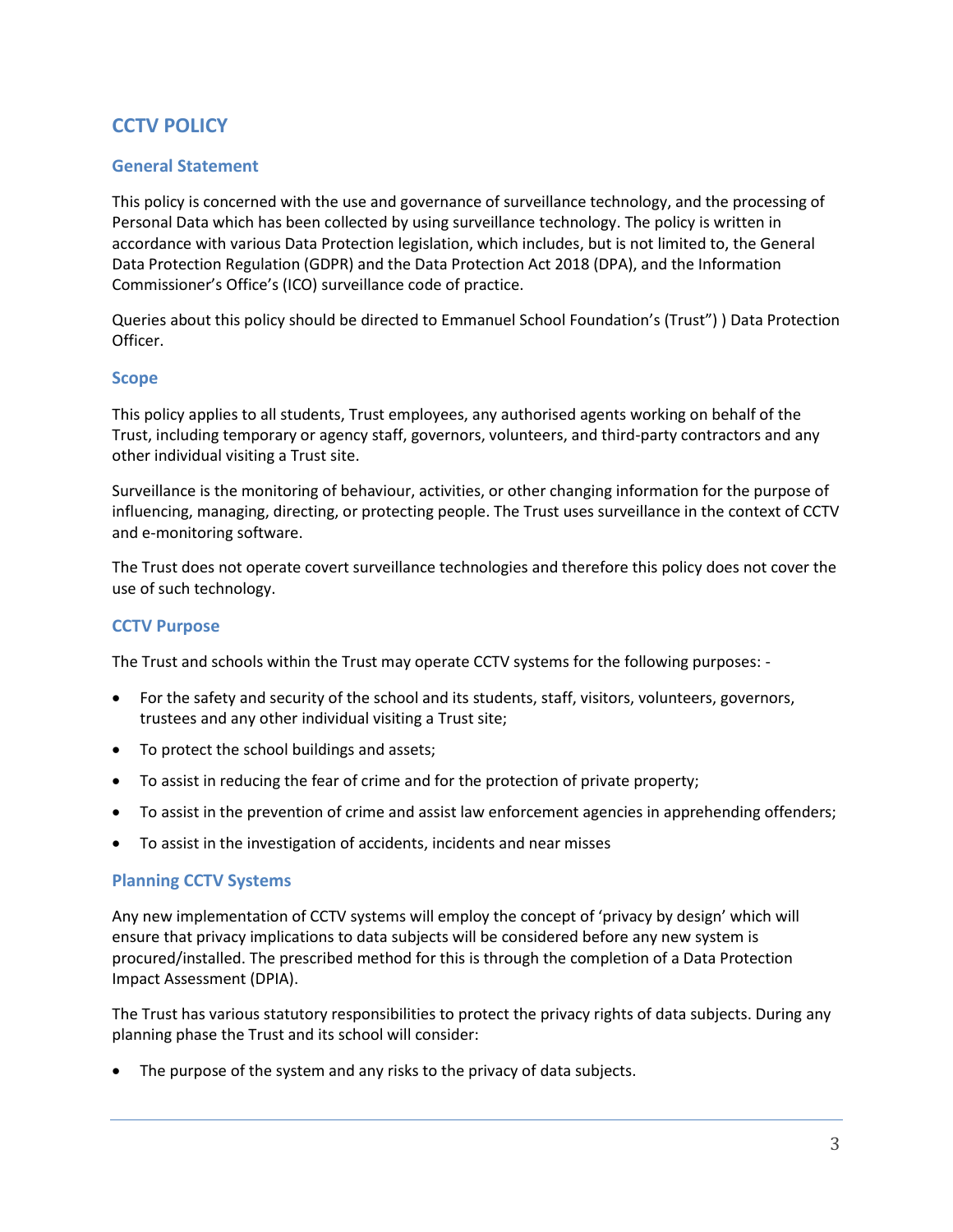- That there are statutory requirements placed on the location and position of cameras. This means that cameras must be positioned to meet the requirement(s) of the intended purpose(s) and not exceed the intended purpose(s).
- The obligation to ensure that the CCTV system can meet its intended purpose(s) also means that the system specification must be such that it can pick up any details required for these aims. For example, the system must record with sufficient resolution to perform its task.
- The system must also have a set retention period. The Trust has the ability to delete this information prior to the set retention period in order to comply with the rights of data subjects.
- That the Trust will need a level of access to the system and there will need to be the option to provide other agencies (such as law enforcement agencies) with specific footage if requested. If a data subject is captured and recorded by the system, then that individual also has the right to request a copy of that footage under subject access provisions.

The school will ensure that a contract will be agreed between the Trust (as Data Controller) and the CCTV system provider. Consideration will also be given as to whether there are any joint data controller arrangements where the system is shared with another organisation. Data Processing clauses will be included within any written contract should the Trust choose to work with a CCTV service provider who will be processing (e.g. monitoring, storing, accessing) the data on behalf of the school.

#### <span id="page-3-0"></span>**CCTV Privacy Notices**

The processing of personal data requires that the individuals the data relates to (in this case any individuals captured by the CCTV) are made aware of the processing. Therefore, the use of CCTV systems will be visibly signed. The signage will include the purpose for the system (e.g. the prevention or detection of crime), the details of the organisation operating the system and who to contact about the system (including basic contact details). The signage must be clear enough that anyone entering the recorded area will be aware that they are being recorded.

A more detailed Privacy Notice for the use of CCTV must be maintained with the intention of informing data subjects of their rights in relation to surveillance data. This will be available on the school (if applicable) and Trust websites.

#### <span id="page-3-1"></span>**Access to CCTV Recordings**

CCTV footage will only be accessed to comply with the specified purpose and the footage will only be examined to meet one of the purposes described above.

The CCTV system will have a nominated Information Asset Owner (IAO) on site who will be responsible for the governance and security of the system, the Trust will keep a record of the IAO on each site and schools will notify the Trust DPO of any changes to this person. The Information Asset Owner will authorise appropriate staff of the Trust employed at the school to access CCTV footage either routinely or on an adhoc basis and *in compliance with the school's CCTV Procedure*.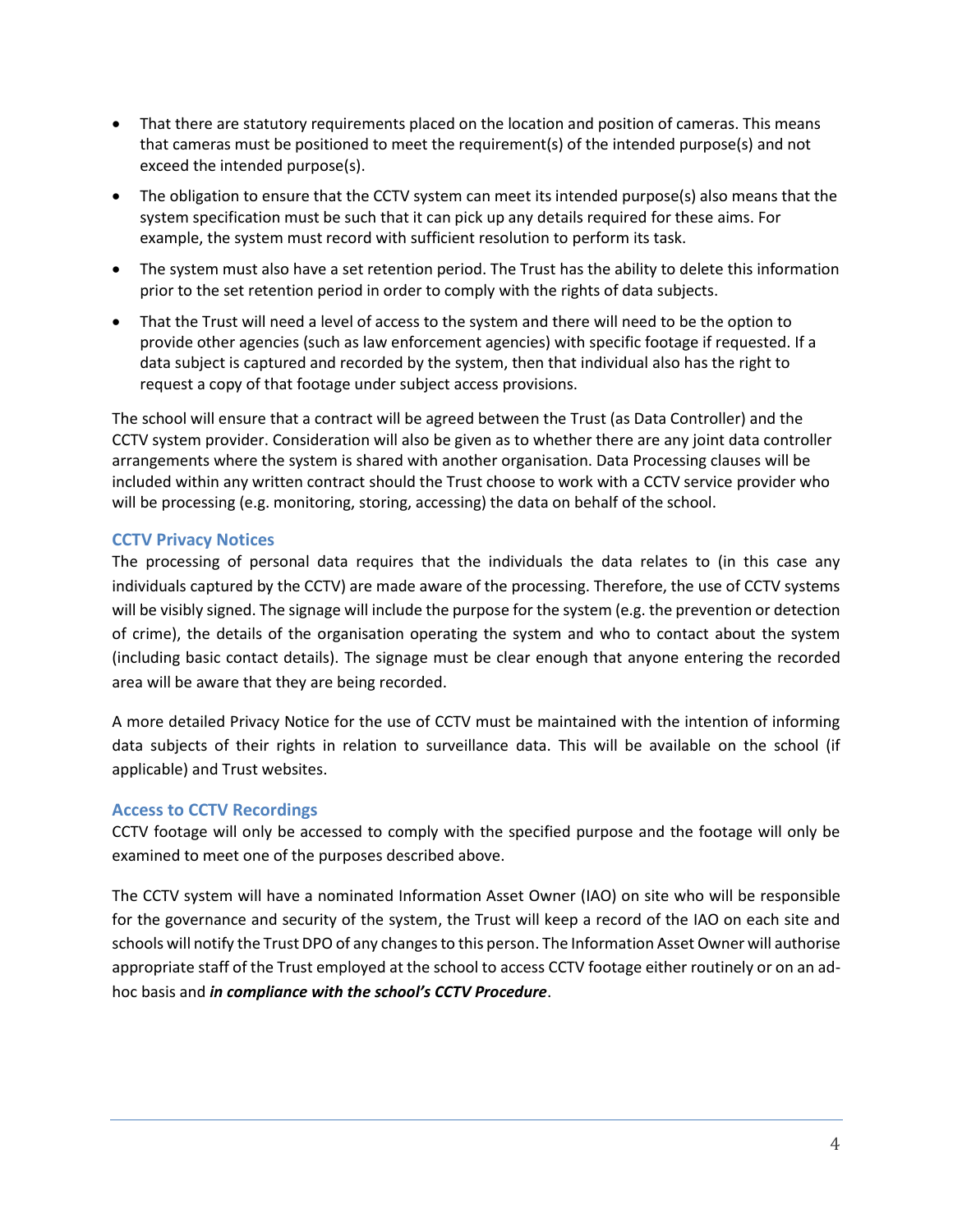#### <span id="page-4-0"></span>**CCTV Footage Disclosures**

A request by individuals for CCTV recordings that include footage of them is regarded as a subject access request (SAR). For more information on the right of access for individuals captured on CCTV, refer to the Trust's Data Protection Policy.

If the Trust/School receives a request from another agency (for example a law enforcement agency) for CCTV recordings, then it will confirm the following details with that agency:

- the purpose of the request,
- that agency's lawful basis for processing the footage,
- confirmation that not receiving the information will prejudice their investigation,
- whether the Trust/School can inform the data subject of the disclosure, and if not, the reasons for not doing so.

The Trust/School will liaise with its appointed Data Protection Officer/local Data Champion should it have any concerns about such requests.

#### <span id="page-4-1"></span>**Review of CCTV**

CCTV systems should be reviewed within the same timeline for the Trust Information Security Policy to ensure that systems still comply with Data Protection legislation and national standards.

The Information Asset Owner should use the checklist included in Appendix 1 of this policy to complete this review. It is the responsibility of the Information Asset Owner on site to ensure reviews are completed and evidence of those reviews taking place are maintained and shared appropriately with the Trust DPO and the LGB.

#### <span id="page-4-2"></span>**E-Safety Monitoring**

The Trust operates e-safety monitoring software systems in order to safeguard students and inform IT staff when any student searches for or looks at inappropriate or malicious content. Software is also used to ensure students are "on task" within lessons. This is a form of non-covert surveillance processing. The use of E-Safety Monitoring software is included in the Privacy Notice for the school where relevant and is covered in more detail in the relevant Trust policy.

#### <span id="page-4-3"></span>**Complaints**

Complaints by individuals about the use of surveillance systems, or the way surveillance data is processed, should be treated as a data protection concern and the school's data protection officer should be made aware.

The Trust's Data Protection Officer is Christine Taylor who may be contacted at ctaylor@esf-mail.org.uk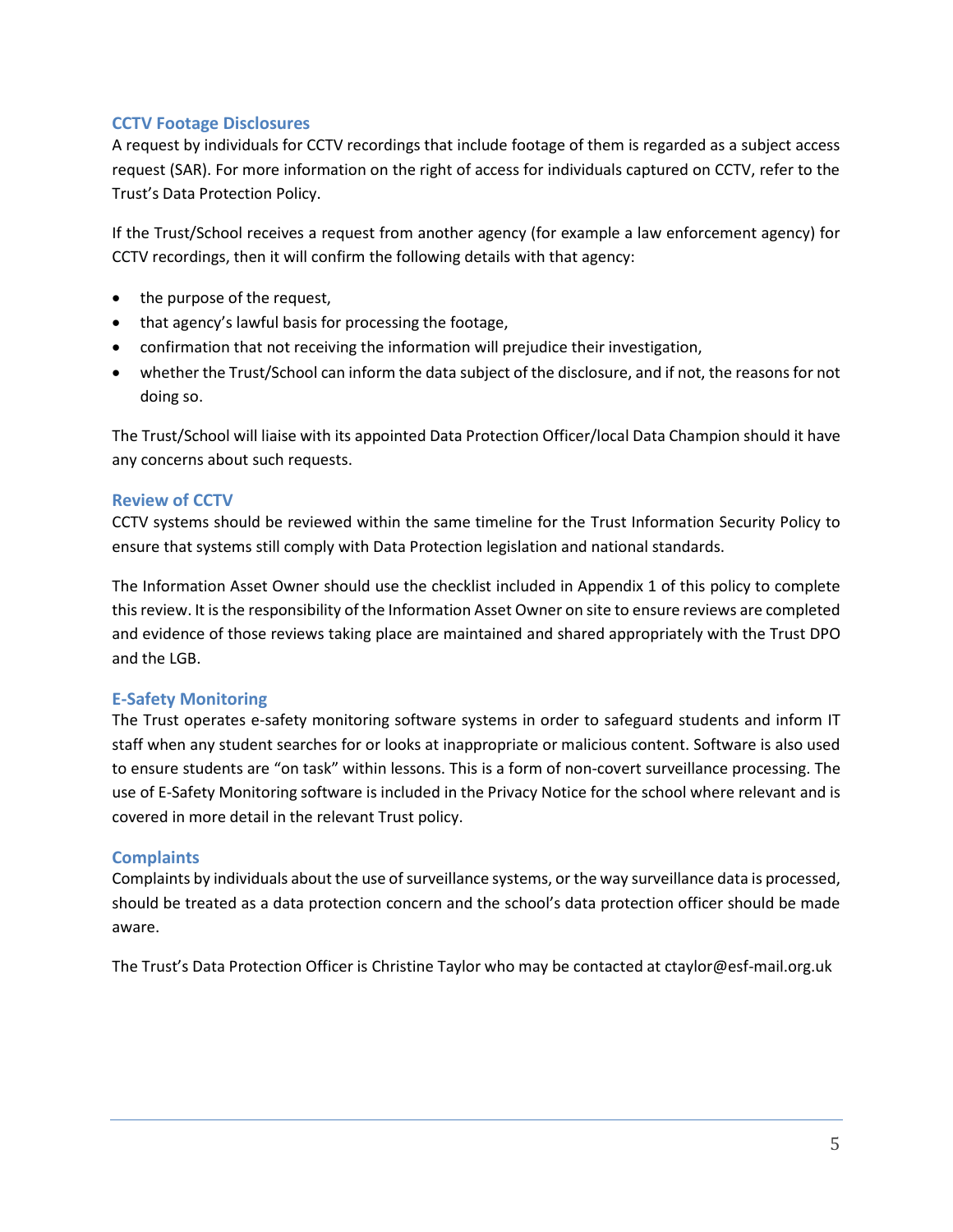#### <span id="page-5-0"></span>**Records of Processing**

The Trust has a duty under Article 30 of the GDPR to ensure that all instances of data processing activity is recorded for regulatory inspection where required. The Trust requires schools to maintain an information asset register to fulfil this requirement on behalf of the Trust.

Each Trust school will therefore ensure that the use of surveillance systems is recorded on their information asset register. This should detail each separate surveillance system in use.

#### <span id="page-5-1"></span>**Related Documents**

Employees including, but not limited to, the IAO and the DPO, who are responsible for planning, maintaining, or reviewing the implementation of a surveillance system are encouraged to read the following related documents prior to implementation:

- ICO Surveillance Code of Practice [\(External Link\)](https://www.google.com/url?sa=t&rct=j&q&esrc=s&source=web&cd=11&cad=rja&uact=8&ved=2ahUKEwiek5qunOvgAhVTtXEKHdfsC68QFjAKegQICRAC&url=https%3A%2F%2Fico.org.uk%2Fmedia%2F1542%2Fcctv-code-of-practice.pdf&usg=AOvVaw2D6BDz75aZ_wQQuCrrCGpI)
- The Trust's Data Protection Impact Assessment (DPIA) Template available from the Trusts DPO

Appropriate training will be arranged by the Trust for the IAO in each school and for the Trust DPO.

This policy represents the Emmanuel Schools Foundation's Code of Practice for the ethical operation of its CCTV system. The CCTV policy is intrinsically linked to the Trust's Information Security Policy and each Trust school's Safeguarding Policy and should be reviewed with these in mind.

#### <span id="page-5-2"></span>**Code of Practice**

In recognition of this policy, the Trust will ensure:

- The CCTV system is designed and installed by a suitably approved National Security Inspectorate 'NSI' contractor and will conform to the NSI code of practice.
- [http://www.nsi.org.uk/wp-content/uploads/2012/10/NCP-104.3-Code-of-Practice-Design-](http://www.nsi.org.uk/wp-content/uploads/2012/10/NCP-104.3-Code-of-Practice-Design-Installation-and-Maintenance-CCTV-Nov-2017.pdf)[Installation-and-Maintenance-CCTV-Nov-2017.pdf](http://www.nsi.org.uk/wp-content/uploads/2012/10/NCP-104.3-Code-of-Practice-Design-Installation-and-Maintenance-CCTV-Nov-2017.pdf)
- CCTV cameras are only installed to appropriate locations where there is an evidentiary need for this data
- External CCTV cameras will not record images beyond the boundary of the site.
- Rooms where CCTV is viewed are always kept secure.
- The CCTV system is operated in an ethical manner in accordance with the ICO CCTV code of Practice.
- Downloaded CCTV footage will be kept for a maximum of 14 days and then deleted.
- Footage that is deemed necessary for further investigation or legal purposes can be stored beyond the 14 days. This needs to be requested of and then approved by the IAO.
- CCTV footage stored beyond 14 days will be regularly reviewed for its currency and continued purpose and will be securely disposed of as necessary.

This policy should be read in conjunction with: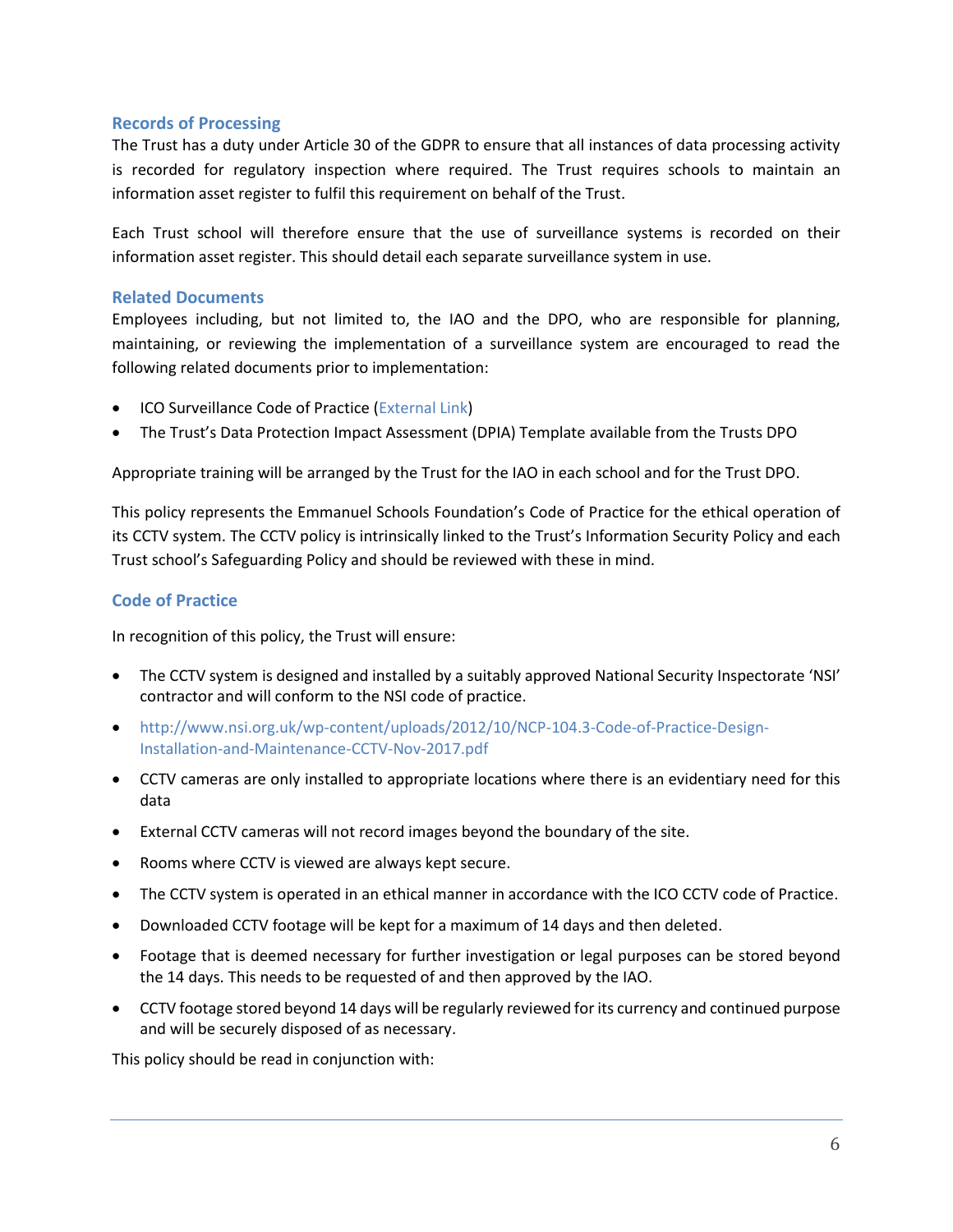- ESF Information Security Policy
- School specific safeguarding policies
- ESF Data Protection Policy
- ESF Document Management Records and Policy Schedule
- ESF E-safety Policy
- ESF Privacy Notices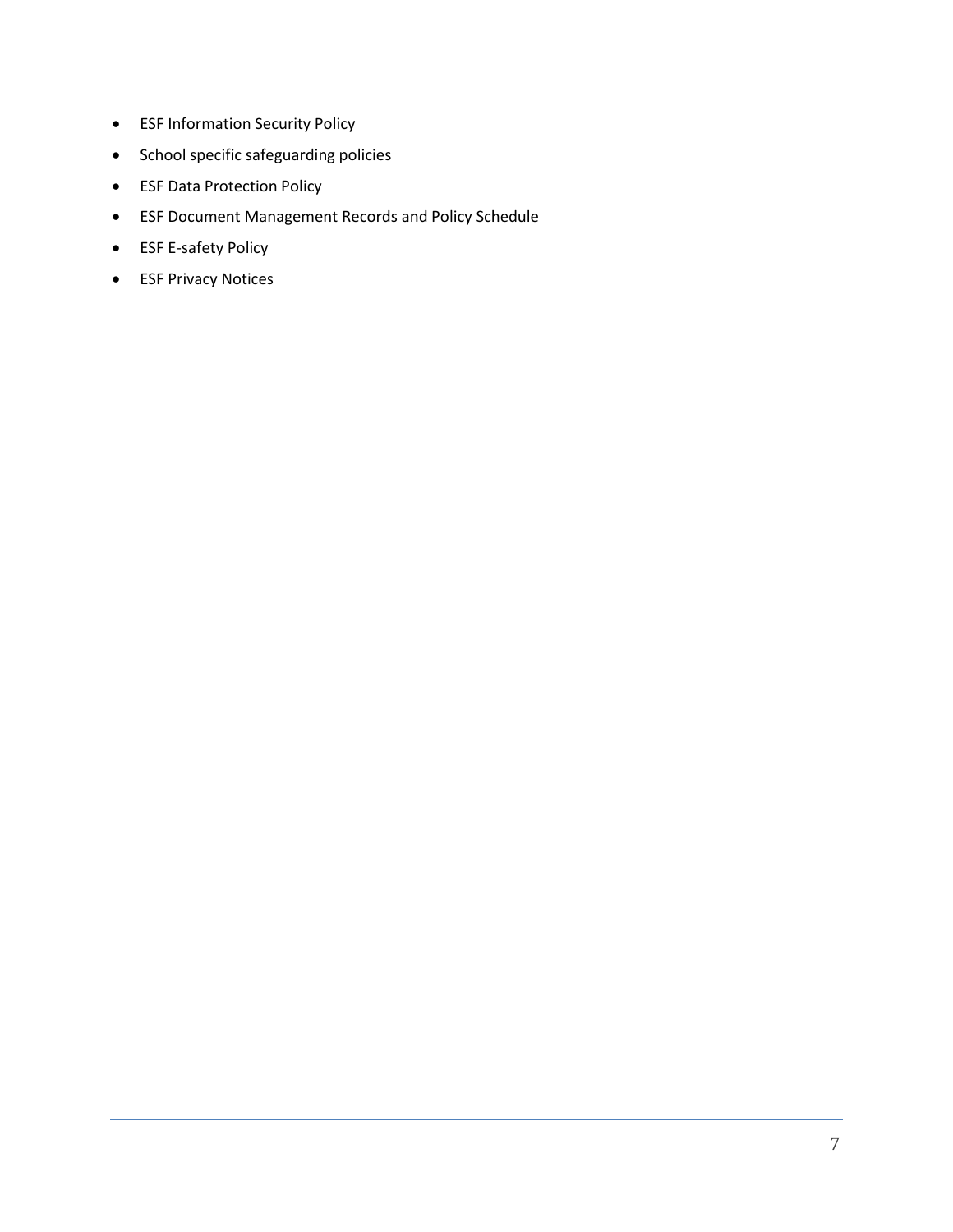### <span id="page-7-0"></span>**Appendix 1 – Surveillance System Checklist**

To be completed for the School Information Asset Owner

School Name:

| Name and Description of<br><b>Surveillance System:</b>                                                                                                                                  |            |           |
|-----------------------------------------------------------------------------------------------------------------------------------------------------------------------------------------|------------|-----------|
| The purpose and requirements<br>of the system are addressed by<br>the system (I.e. the cameras<br>only record required<br>information)                                                  | <b>YES</b> | <b>NO</b> |
|                                                                                                                                                                                         | Notes:     |           |
| The system is fit for purpose<br>and produces clear images of<br>adequate resolution.                                                                                                   | <b>YES</b> | <b>NO</b> |
|                                                                                                                                                                                         | Notes:     |           |
| Cameras are sited in effective<br>positions to fulfil their task.                                                                                                                       | <b>YES</b> | <b>NO</b> |
|                                                                                                                                                                                         | Notes:     |           |
| Cameras are positioned so that<br>they avoid capturing the images<br>of persons not visiting the<br>premises and/or neighbouring<br>properties.                                         | <b>YES</b> | <b>NO</b> |
|                                                                                                                                                                                         | Notes:     |           |
| There are visible signs                                                                                                                                                                 | <b>YES</b> | <b>NO</b> |
| appropriately placed showing<br>that CCTV is in operation. These<br>signs include:<br>Who operates the CCTV,<br>Their contact details,<br>п<br>What the purpose of the<br>п<br>CCTV is. | Notes:     |           |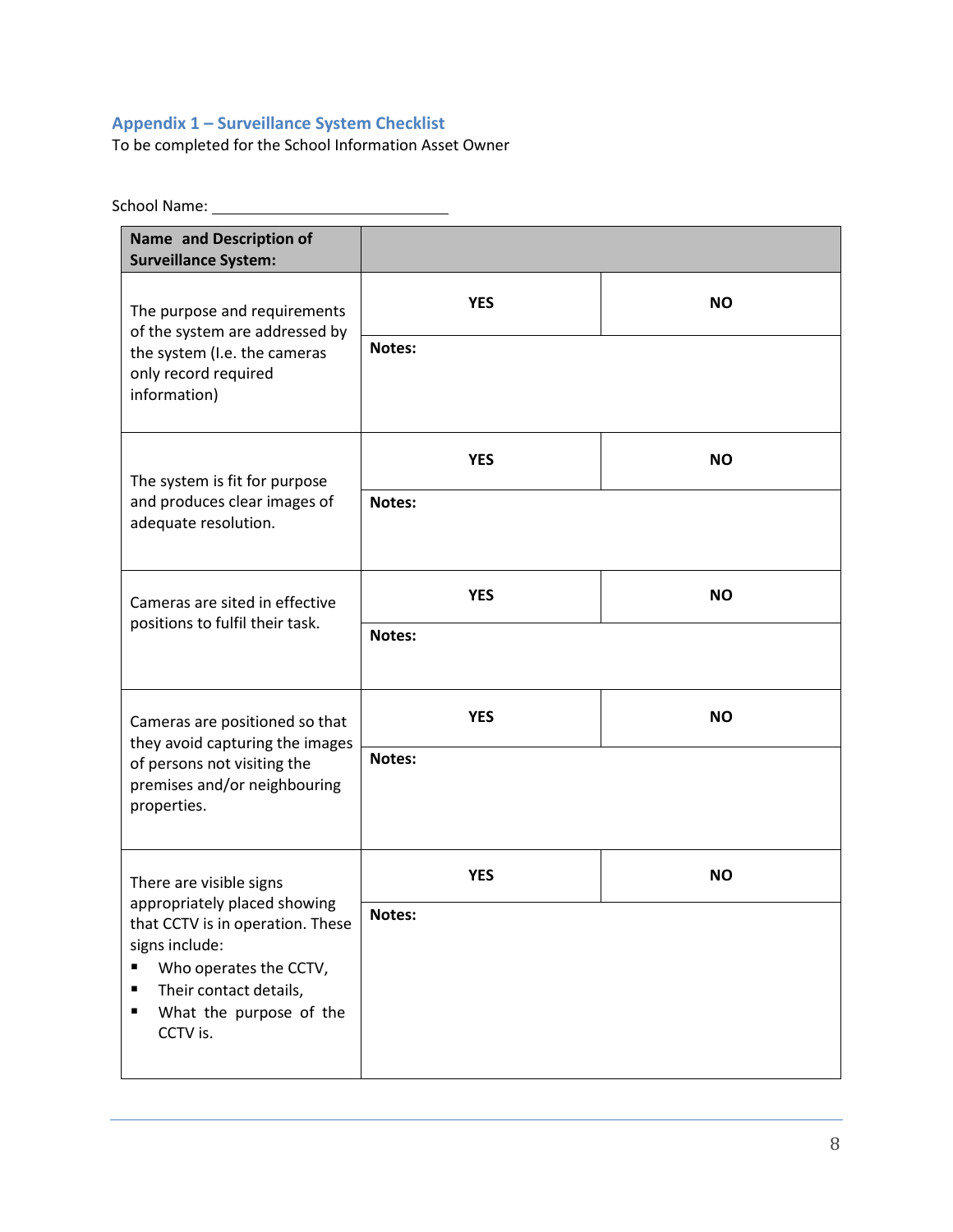| CCTV recordings are securely<br>stored and access limited. | <b>YES</b> | <b>NO</b> |
|------------------------------------------------------------|------------|-----------|
|                                                            | Notes:     |           |

| The system has the capability to<br>transfer recordings to law                                                                                                                                       | <b>YES</b> | NΟ        |
|------------------------------------------------------------------------------------------------------------------------------------------------------------------------------------------------------|------------|-----------|
| enforcement or to fulfil a<br>request for an individual's own<br>personal information (SAR).                                                                                                         | Notes:     |           |
|                                                                                                                                                                                                      | <b>YES</b> | <b>NO</b> |
| The system has a set retention<br>period. This retention period is<br>only long enough to fulfil the<br>CCTV's purpose and not longer.<br>Outside of this retention period<br>information is deleted | Notes:     |           |
| The system users should be<br>able to selectively delete<br>information still inside the<br>retention period to fulfil the<br>right to erasure of data<br>subjects.                                  | <b>YES</b> | <b>NO</b> |
|                                                                                                                                                                                                      | Notes:     |           |
| All operators have been<br>authorized by the Information<br>Asset Owner (IAO) and have sat<br>and passed their mandatory<br>Trust data protection training.                                          | <b>YES</b> | <b>NO</b> |
|                                                                                                                                                                                                      | Notes:     |           |
| This system has been declared<br>on the corporate register of                                                                                                                                        | <b>YES</b> | <b>NO</b> |